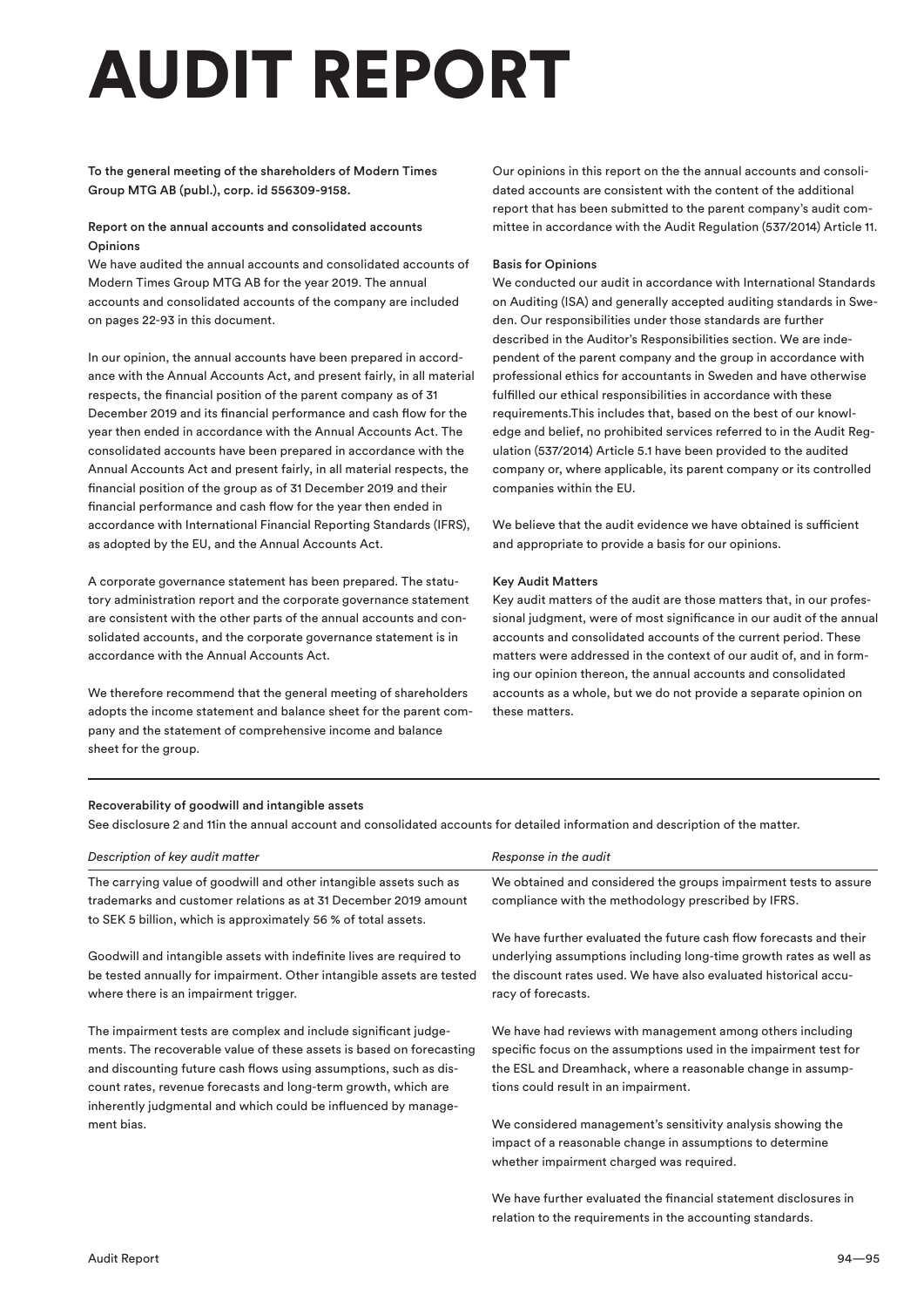#### Valuation of put and call liabilities and contingent considerations

See disclosure 2 and 22 in the annual account and consolidated accounts for detailed information and description of the matter.

| Description of key audit matter                                                                                                                                                                                                                                                                                                                          | Response in the audit                                                                                                                                                                                                           |
|----------------------------------------------------------------------------------------------------------------------------------------------------------------------------------------------------------------------------------------------------------------------------------------------------------------------------------------------------------|---------------------------------------------------------------------------------------------------------------------------------------------------------------------------------------------------------------------------------|
| In connection with certain business combinations options have been<br>issued where the seller of the company has the right to sell further<br>shares to the group and the group has the right to purchase further<br>shares. The acquired company is fully consolidated without<br>non-controlling interest. Instead a liability is recorded measured at | We obtained and considered the group's valuation of the put and<br>call liabilities and contingent considerations and evaluated the<br>forecasts for revenue growth and operating margin as well as the<br>discount rates used. |
| present value of the exercise price of the options which is dependent<br>on the future performance of the acquired business.                                                                                                                                                                                                                             | Major changes in estimated fair value following divestments or<br>exercise for acquisitions are recorded related to ESL.                                                                                                        |
| Certain other business combinations include contingent considera-<br>tions, which are measured at fair value. At 31 December 2019 the<br>carrying value of these put liabilities and contingent considerations<br>are SEK 377 million in the balance sheet.                                                                                              | We have further ensured that the financial statement disclosures<br>fulfill requirements in the accounting standards.                                                                                                           |
| The value is calculated based on the terms in agreements including<br>estimates of future revenue growth and operating margin dis-<br>counted to present value. The calculation of the value therefore<br>include significant judgements which could be influenced by man-<br>agement bias.                                                              |                                                                                                                                                                                                                                 |
|                                                                                                                                                                                                                                                                                                                                                          |                                                                                                                                                                                                                                 |

# Accounting for the split and distribution of Nordic Entertainment Group

The decision to split the Group has further led to Nordic Entertainment Group being presented as discontinued operations in the consolidated income statement separately from continuing operations with comparative numbers represented accordingly. Accounting for

separating the financial effects from continuing and discontinued operations as well as ensuring that the criteria in IFRS are fulfilled to

discontinued operations requires identifying and

account for discontinued operations.

See disclosure 1 and 30 in the annual account and consolidated accounts for detailed information and description of the matter.

| Description of key audit matter                                      | Response in the audit                                              |
|----------------------------------------------------------------------|--------------------------------------------------------------------|
| At the Extraordinary General Meeting on February 27, 2019, the       | We assessed that Modern Times Group MTG's policies and proce-      |
| decision to split the Group into two listed companies, Modern Times  | dures for accounting for discontinues operations are in compliance |
| Group MTG and Nordic Entertainment Group, was approved. The          | with IFRS.                                                         |
| split was completed on March 28, 2019 through a distribution of      |                                                                    |
| shares, where Modern Times Group AB's shareholders received          | We have further assessed the financial effects from the discontin- |
| shares in Nordic Entertainment Group AB in proportion to their       | ued operations and that they have been appropriately separated     |
| existing shareholding.                                               | from continuing operations.                                        |
| On distribution of the Nordic Entertainment Group shares, Modern     | We have evaluated the presentation of the gain from the distribu-  |
| Times Group MTG recognized a capital gain in discontinued opera-     | tion of Nordic Entertainment Group and its compliance with IFRS.   |
| tions of SEK 13,480 million, representing the difference between the |                                                                    |
| fair value of Nordic Entertainment Group and the carrying value of   |                                                                    |
| Nordic Entertainment Group's net assets at the time of distribution. |                                                                    |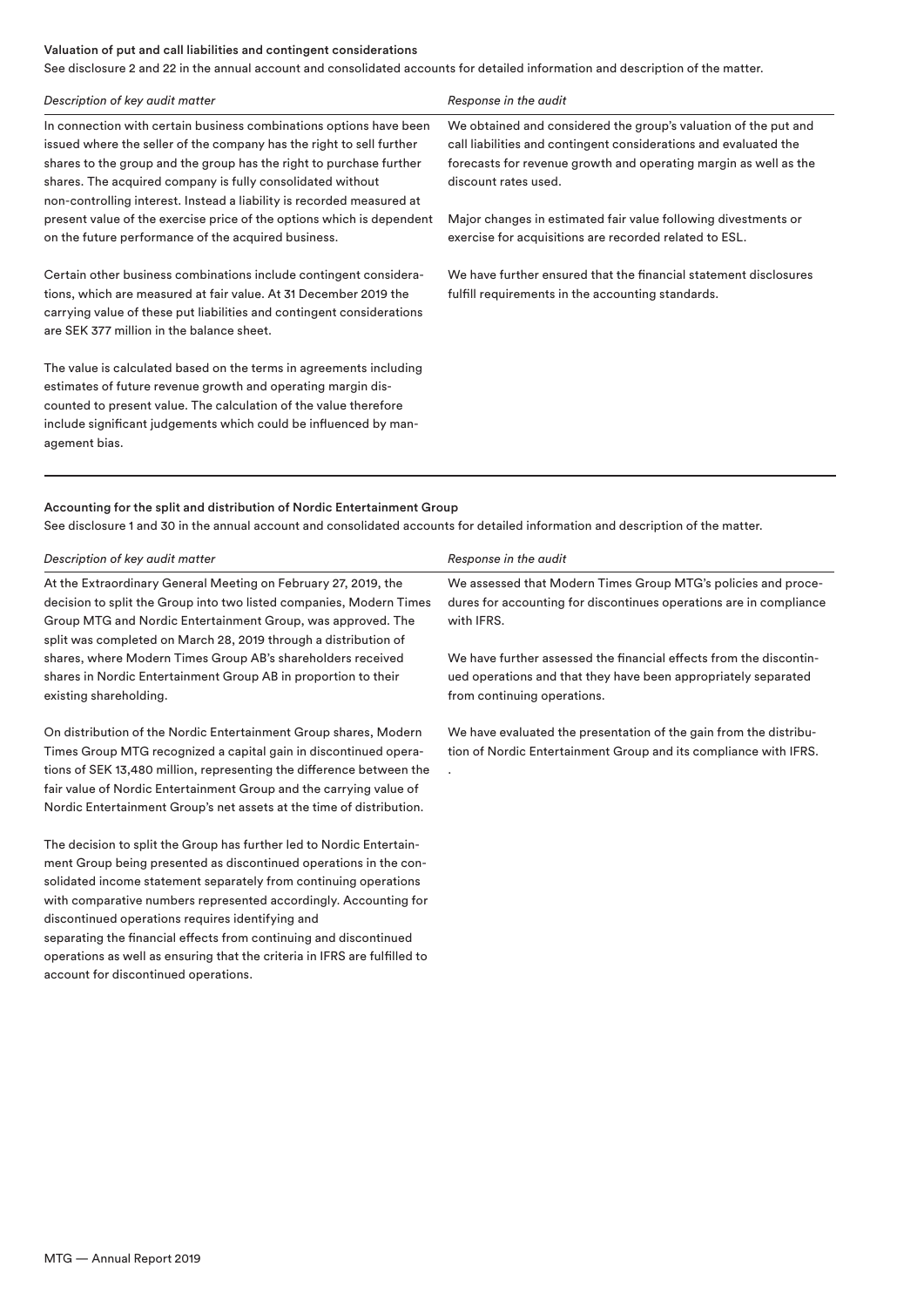#### Other Information than the annual accounts nd consolidated accounts

This document also contains other information than the annual accounts and consolidated accounts and is found on pages 1-21 and 99-101. The Board of Directors and the Managing Director are responsible for this other information.

Our opinion on the annual accounts and consolidated accounts does not cover this other information and we do not express any form of assurance conclusion regarding this other information.

In connection with our audit of the annual accounts and consolidated accounts, our responsibility is to read the information identified above and consider whether the information is materially inconsistent with the annual accounts and consolidated accounts. In this procedure we also take into account our knowledge otherwise obtained in the audit and assess whether the information otherwise appears to be materially misstated.

If we, based on the work performed concerning this information, conclude that there is a material misstatement of this other information, we are required to report that fact. We have nothing to report in this regard.

# Responsibilities of the Board of Directors and the Managing Director

The Board of Directors and the Managing Director are responsible for the preparation of the annual accounts and consolidated accounts and that they give a fair presentation in accordance with the Annual Accounts Act and, concerning the consolidated accounts, in accordance with IFRS as adopted by the EU. The Board of Directors and the Managing Director are also responsible for such internal control as they determine is necessary to enable the preparation of annual accounts and consolidated accounts that are free from material misstatement, whether due to fraud or error.

In preparing the annual accounts and consolidated accounts The Board of Directors and the Managing Director are responsible for the assessment of the company's and the group's ability to continue as a going concern. They disclose, as applicable, matters related to going concern and using the going concern basis of accounting. The going concern basis of accounting is however not applied if the Board of Directors and the Managing Director intend to liquidate the company, to cease operations, or has no realistic alternative but to do so.

The Audit Committee shall, without prejudice to the Board of Director's responsibilities and tasks in general, among other things oversee the company's financial reporting process.

#### Auditor's responsibility

Our objectives are to obtain reasonable assurance about whether the annual accounts and consolidated accounts as a whole are free from material misstatement, whether due to fraud or error, and to issue an auditor's report that includes our opinions. Reasonable assurance is a high level of assurance, but is not a guarantee that an audit conducted in accordance with ISAs and generally accepted auditing standards in Sweden will always detect a material misstatement when it exists. Misstatements can arise from fraud or error and are considered material if, individually or in the aggregate, they could reasonably be expected to influence the economic decisions of users taken on the basis of these annual accounts and consolidated accounts.

As part of an audit in accordance with ISAs, we exercise professional judgment and maintain professional scepticism throughout the audit. We also:

- Identify and assess the risks of material misstatement of the T. annual accounts and consolidated accounts, whether due to fraud or error, design and perform audit procedures responsive to those risks, and obtain audit evidence that is sufficient and appropriate to provide a basis for our opinions. The risk of not detecting a material misstatement resulting from fraud is higher than for one resulting from error, as fraud may involve collusion, forgery, intentional omissions, misrepresentations, or the override of internal control.
- **IObtain an understanding of the company's internal control rel**evant to our audit in order to design audit procedures that are appropriate in the circumstances, but not for the purpose of expressing an opinion on the effectiveness of the company's internal control.
- Evaluate the appropriateness of accounting policies used and the reasonableness of accounting estimates and related disclosures made by the Board of Directors and the Managing Director.
- Conclude on the appropriateness of the Board of Directors' and the Managing Director's, use of the going concern basis of accounting in preparing the annual accounts and consolidated accounts. We also draw a conclusion, based on the audit evidence obtained, as to whether any material uncertainty exists related to events or conditions that may cast significant doubt on the company's and the group's ability to continue as a going concern. If we conclude that a material uncertainty exists, we are required to draw attention in our auditor's report to the related disclosures in the annual accounts and consolidated accounts or, if such disclosures are inadequate, to modify our opinion about the annual accounts and consolidated accounts. Our conclusions are based on the audit evidence obtained up to the date of our auditor's report. However, future events or conditions may cause a company and a group to cease to continue as a going concern.
- Evaluate the overall presentation, structure and content of the annual accounts and consolidated accounts, including the disclosures, and whether the annual accounts and consolidated accounts represent the underlying transactions and events in a manner that achieves fair presentation.
- Obtain sufficient and appropriate audit evidence regarding the financial information of the entities or business activities within the group to express an opinion on the consolidated accounts. We are responsible for the direction, supervision and performance of the group audit. We remain solely responsible for our opinions.

We must inform the Board of Directors of, among other matters, the planned scope and timing of the audit. We must also inform of significant audit findings during our audit, including any significant deficiencies in internal control that we identified.